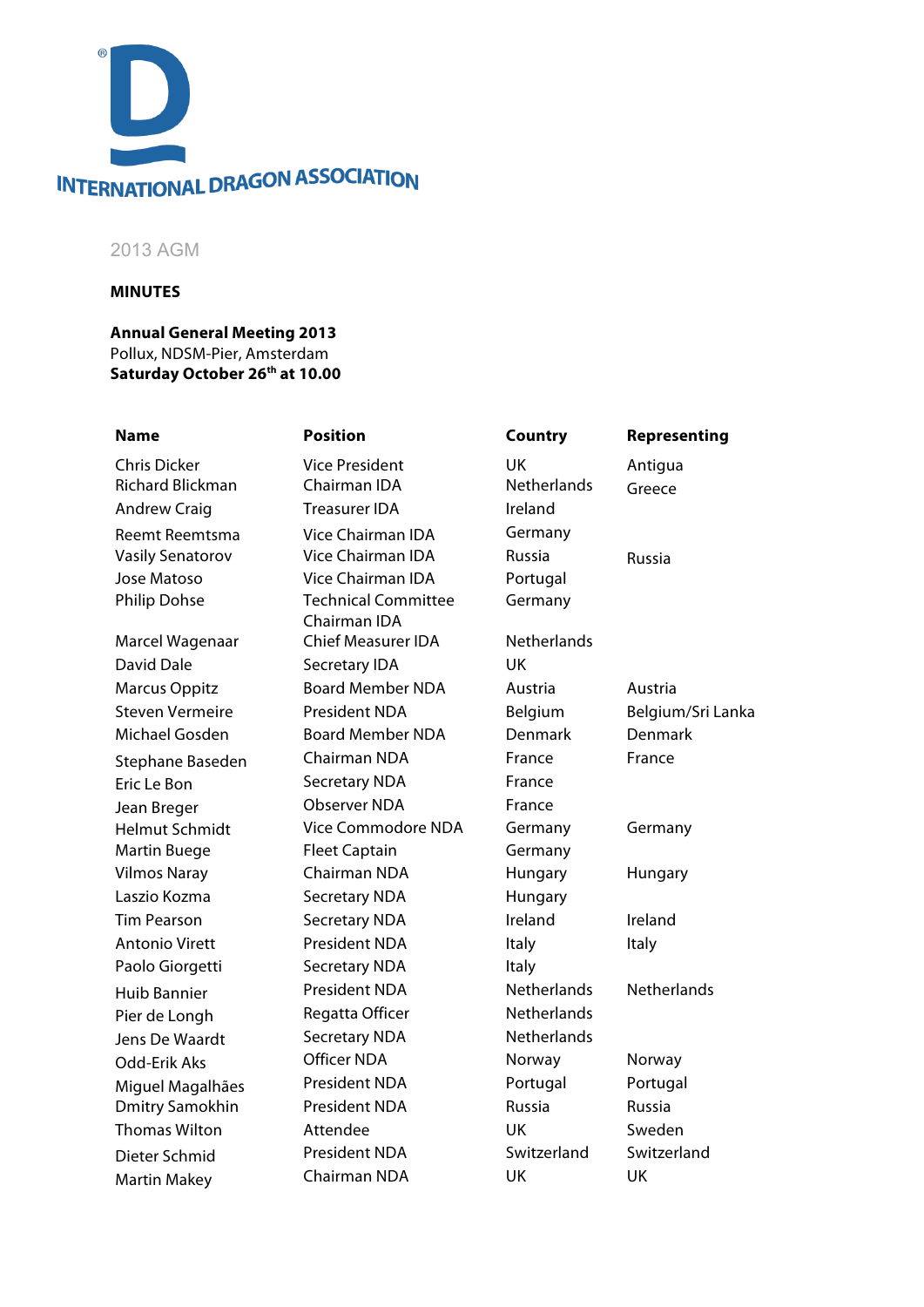| Ron James    | Vice Chairman NDA    | UK  |            |
|--------------|----------------------|-----|------------|
| Anne Garrett | <b>Secretary NDA</b> | USA | USA/Canada |
| Martin Payne | Attendee             | UK  |            |

# **1. Apologies s for Absence**

Poul Hoj Jensen (Antigua), Dan Walker (Sweden**),** Alexandros Kedros (Greece) and Sri Lanka

#### **2. Declaration of Proxies**

Richard Blickman (NED) for Greece, Chris Dicker (UK) for Antigua, Anne Garrett, (USA) for Canada, Steve Vermeire (Belgium) for Sri Lanka, Thomas Wilton (UK Incoming Secretary) for Sweden, Vasily Senatorov (Russia) for Russia

# **3. Confirmation of previous Minutes**

The Minutes of the AGM 2012 were approved with an amendment to the schedule for events relating to 2017

# **4. Chairman's Report**

Welcome to the 2013 AGM in Amsterdam. On behalf of everyone a special thanks to the Nederlandse Draken Club NDC for hosting and organizing this year's AGM.

We can look back to yet another great year for the Dragon Class. Many national and international events with a growing number of sailors. This year's World and European Championships and the Gold Cup enjoyed above average attendance from 15-17 nations. Apart from the major IDA international events, many graded and local events throughout the year have been enjoying good to above average attendance despite a difficult global economic situation. Also many new sailors have joined the Dragon Class and moreover several younger teams are now taking part. However there are also concerns that the local fleets i.e. club racing has seen less favourable developments.

Mainly due to the difficult global economic situation a lower number of new Dragons were built. On the other hand we have seen an increase in the number of sail labels from around 800 to 1000. Financially the IDA is strong and our treasurer Andrew Craig will report in detail. Although the entries in the major events continues to remain strong, the decrease in the number of new built Dragons is a concern.

In 2014 we celebrate that 85 years ago, in 1929, the first Dragon was launched. So it is appropriate to investigate how the success of the Dragon over so many years has continued. Several years ago Louis Urvois formulated his view on the reasons for the Dragon Class success.

- 1) General boat qualities. Seaworthiness, aesthetics, easy transportation, only 3 member crew, low cost.
- 2) Unique niche positioning. Appealing for successful sailors past top years, crew technically competent, top fitness not required, successful crews mix with mature skipper with younger crew, age from 19 to 90.
- 3) One design Class with some tolerance for innovation. True one design, constant development in rigging and construction techniques thus enhancing the boat performance and giving it an aura of modernity in spite of her age. Development has been evolutionary and not revolutionary thus well kept 8-10 years old boats can remain competitive,
- 4) When drastic innovations were introduced transition phases were created during which the innovation was penalized in order to maintain a level playing field.
- 5) Very active club, national and international racing calendar. These races when successful mix of serious racing with most congenial after regatta social events.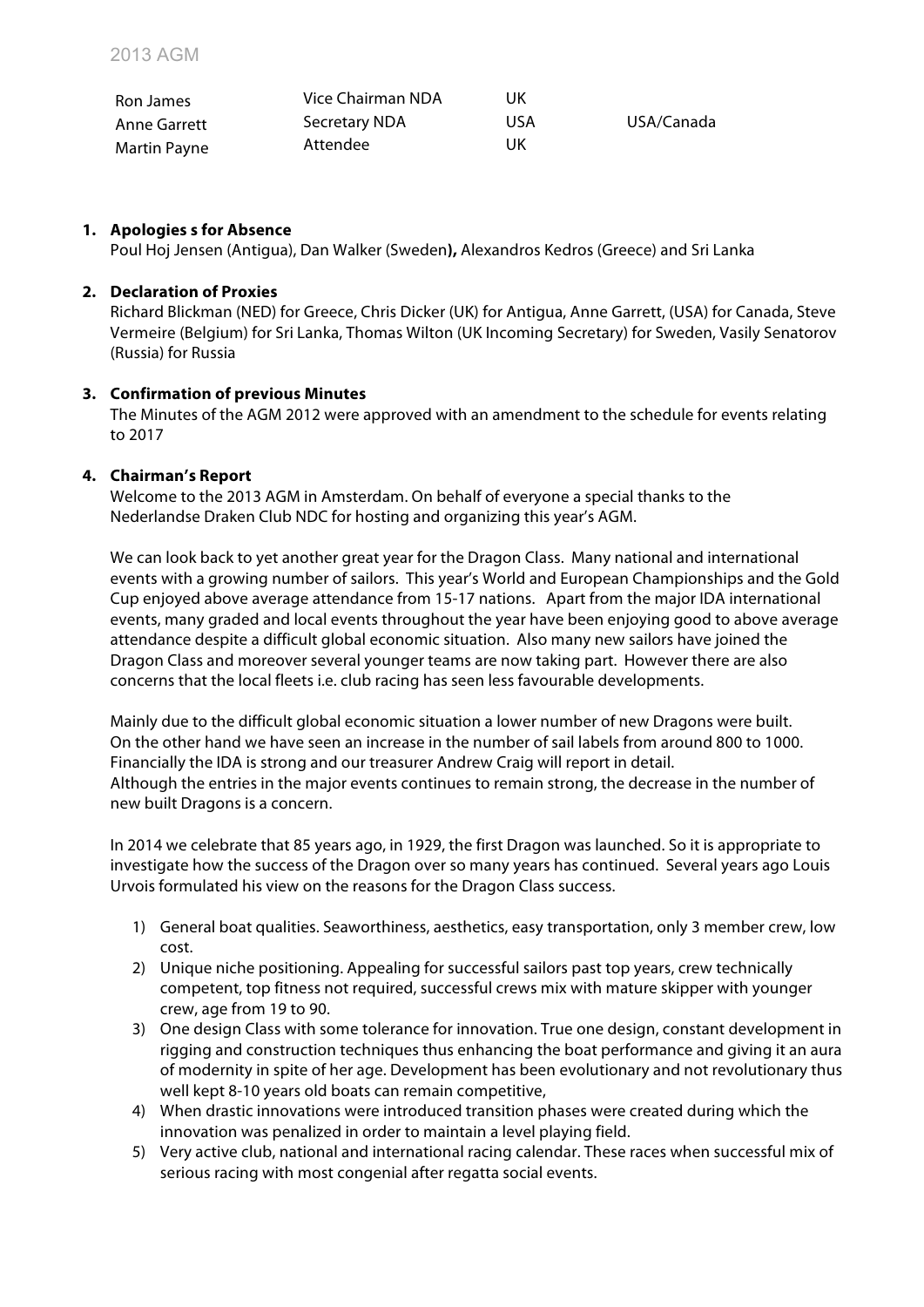6) Benefit over the years from the involvement and support of boat builders, themselves active and successful sailors in the Class.

At the AGM in 2011 the officers presented as part of the Dragon Class Identity the vision statement, which was adopted by the meeting.

The brand:

- Long and proud heritage of meter and one design
- Important history of Olympic years
- People who own and race Dragons including century champions and royalty
- Worlds largest One Design keel boat Class
- Careful evolutionary management of Class rules, boat and sail design and materials
- Quality management of International and National Dragon Class Associations

These are things that make us unique:

The Vision: An image of the future we seek to create. By pursuing the Corinthian principles of:

- 1) Careful worldwide stewardship
- 2) Honourable, competitive One-Design racing
- 3) Evolutionary modernization of the boat
- 4) Upholding Class traditions
- 5) Supporting ISAF
- 6) Enjoying the fellowship of our global sailing fraternity

The International Dragon shall be the world's pre-eminent One-Design Keelboat Class. One could ask what has changed over the past 10 years and could have a negative impact on continued success in the years to come. A concern for some sailors is the increase of Professional sailors. On the one hand, this proves many of the reasons for our long term success that so many top international Olympic medal and World Champions decide to race Dragons. Also less experienced sailors with Professional crews find the Dragon Class attractive, probably also for its top class racing and ambiance. As a result continued and increased pressure is put onto the IDA and the event organisers to accommodate a more professional all round setting. Although we all agree to a top class and top rate event setting we must be careful not to sacrifice the breadth of the Class at all events. There is a growing concern that an increased professional setting will lead to a split in the Class and thereafter a rapid overall decline. It is therefore everyone involved in the IDA's duty to maintain the Corinthian values which are the basis for continued long term success.

At this years owners meeting held at the Gold Cup in Douarnenez many subjects were raised in relation to the organization of our major events. The selection of the venue and moreover the timing in the year was raised. Also the need for professional race management and unified sailing instructions for the major events was voiced. Although the IDA Secretary and Officers have supported the preparation of all major events over many years with great efforts and attended ISAF race management courses to establish contacts with ISAF IRO's increased focus on quality is desired.

The officers have decided to establish an IDA sailing-coordinator position to assist the Secretary and the Officers preparing the major and certain graded events to increased standards. The main purpose of this new role is to provide input and expertise to the IDA regarding events and agreed promotional activities. Undertake specific projects as outlined by the IDA officers and Secretary and this role reports to the Secretary. A clear challenge will be to maintain the overall cost in balance with the aid of sponsors resulting in entry fees within the IDA regatta regulations defined range.

We have been fortunate to enjoy substantial sponsoring for our major events this year from Gazprom and BMW. Also many other local sponsors have generously supported mainly the social part of every event.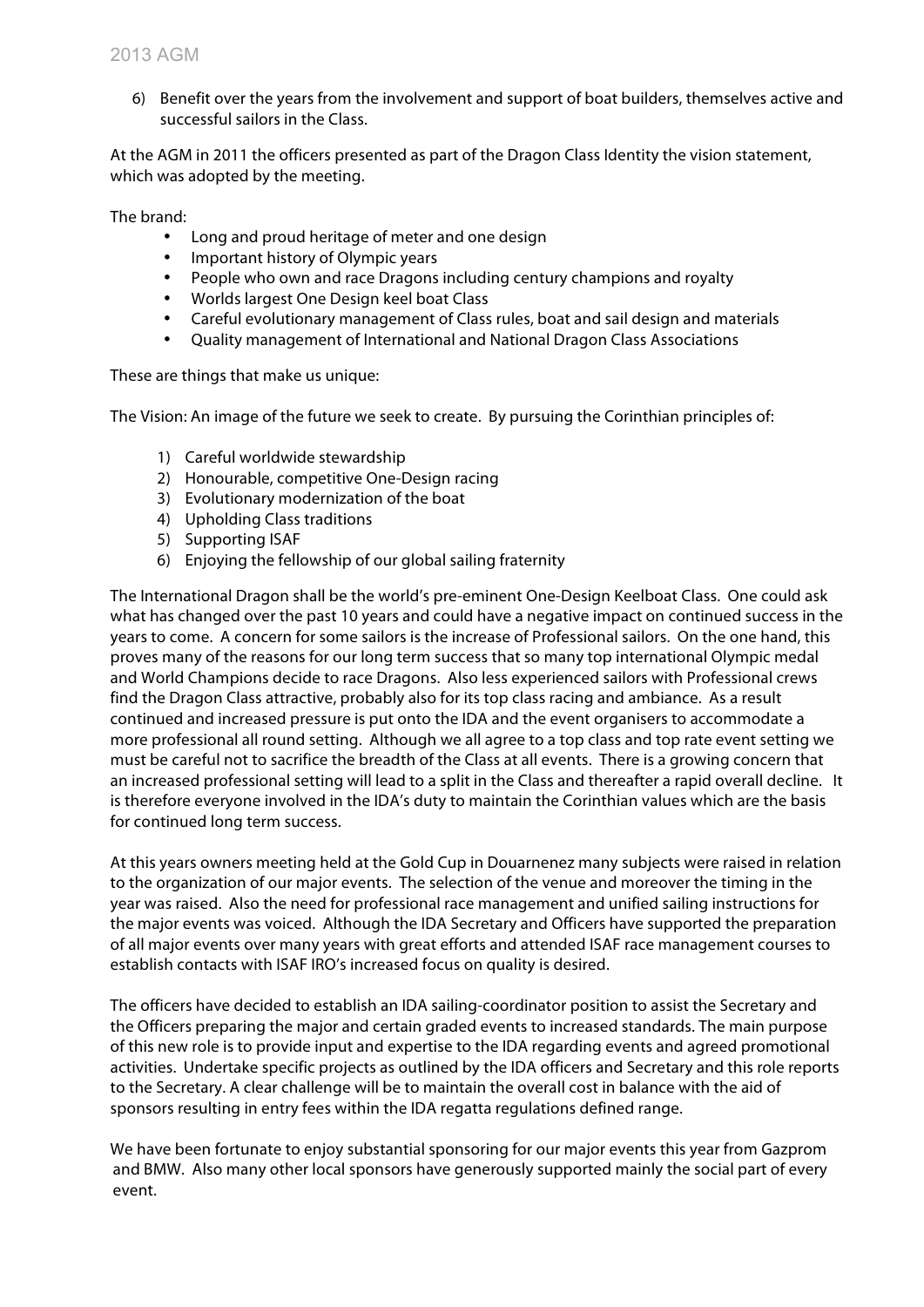The Corinthian trophies have been awarded at all major events and at the Worlds for the first time an ISAF officer has checked the Corinthian entries, both helmsmen and crews according to the rules. Yet again this year the top Corinthian sailors matched our Professional sailors in many races. It is key that the good relationship between the professionals and the Corinthians remains in tact. Certain elements like requests for Professional PRO's, event organisers and coach boats are to an increasing number of long term Dragon sailors a concern for the long term success of the Class.

The promotion of the Class through our website, yearbook and other social media depends on the efforts of many. In particular we thank Martin Payne and Fiona Brown for their contributions at all major events, graded and many local events.

Overall 2013 has been a great year and we can look forward with great confidence.

# **Some 2013 activities**

We had three major events this year, first the European Championships in Cascais, Portugal with 65 entries and then the Gold Cup in Douarnenez, France with 75 boats. These were followed by the World Championship in Weymouth, UK, which also had 75 entries. All major events enjoyed competitors from 15-17 countries. All three events were very well organized both on the water and ashore.

#### **Technical Committee**

Under the expert leadership of Dr. Philip Dohse and chief measurer Marcel Wagenaar we are assured of sound continuity and observation of the Class Rules. Careful investigation of certain suggested changes have been made. The concerns expressed by the Danish Dragon Class that Petticrow Dragons were not built according to the class rules has been investigated in great detail with the full cooperation of Petticrows boat builders. The outcome was very clear that all boats are built in conformity with the class rules and this result has been published and shared with the Danish Dragon Association.

#### **IDA Championships and Grade 1 events.**

Our grade 1 events have been held with good entries in Cascais, Cannes and Douarnenez. Also in the Prince Philip Cup in Australia was held as a grade 1 event. Jose Matoso and crew won this European championship in his home waters in Cascais. The Corinthian Trophy was won by Graham Bailey. The 2013 Gold Cup was won by Markus Wieser and the Corinthian trophy by Jan Woortman. The World Champion 2013 is Klaus Diederichs and the Corinthian trophy was won by Poul Richard Ho-Jensen.

This year's winner of the International Ranking List is Markus Wieser.

#### **Personnel**

Our Secretary David Dale, having served the IDA for 12 years and reached the age of 70, feels that it is time to handover to a successor who is more active in the Class on the water.

After discussion with the Officers over the last few months it has been agreed that he will retire at this AGM where his successor will be nominated. All the Chairmen that he has served thank David for his whole hearted support during their Chairmanship, and I share their thanks for his help and support to me over the last 2 years. We wish David a happy retirement and a more settled personal life than he has been able to enjoy for the last two years since the onset of his wife's illness.

Thomas Wilton has accepted the position of Class Secretary. Thomas has been sailing Dragons for many years amongst other having crewed for Thomas Olrog and Tim Tavinor.Thomas is a Swedish national and retired judge and lawyer. In addition in the newly defined position of IDA sailing coordinator Martin Payne has been appointed. I would also like to Andrew Craig for his continued support as the IDA treasurer.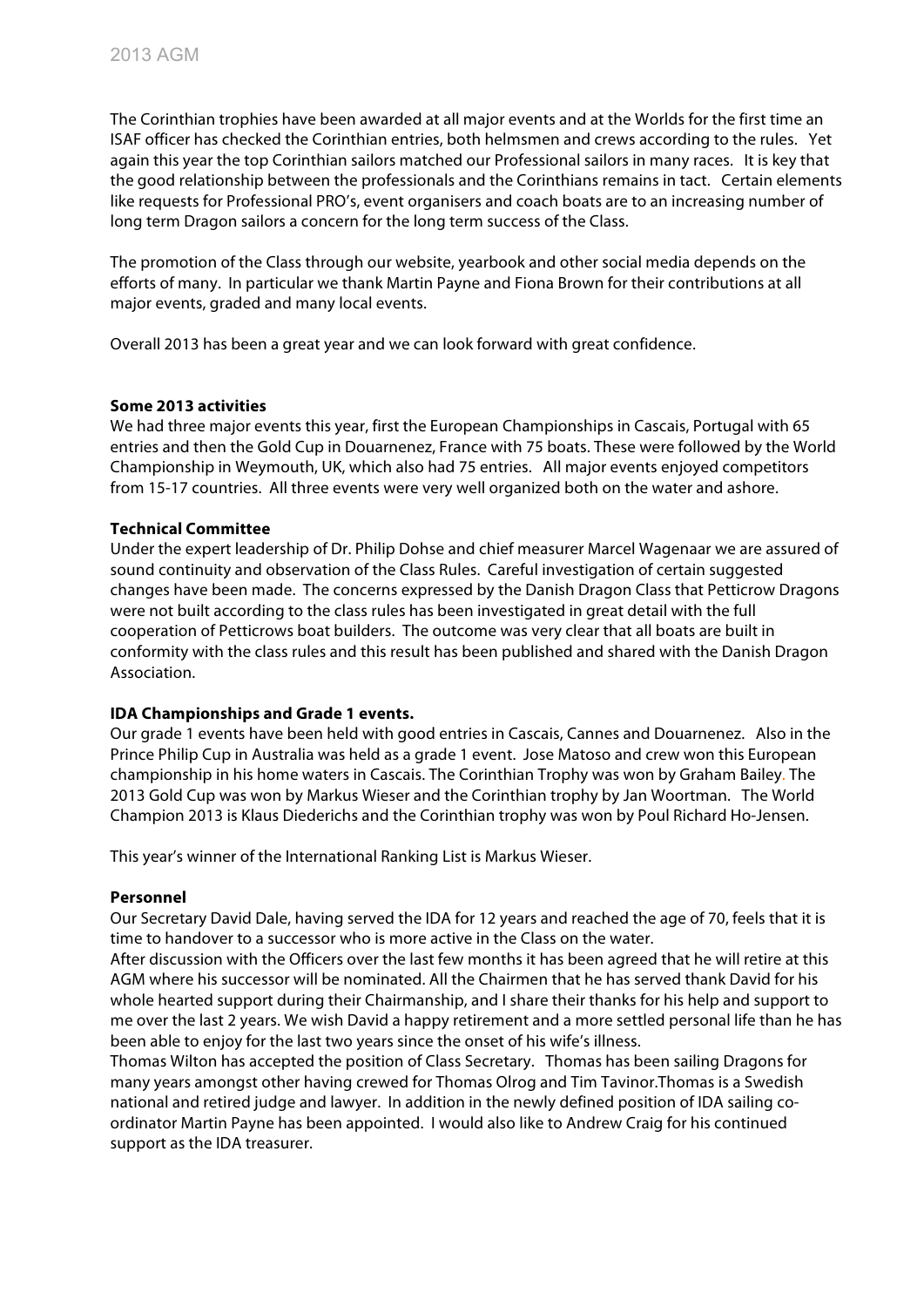# **2014**

Next year will be a year with 2 major events: the Europeans in March in San Remo and the Gold Cup in July in Medemblik. All events are well advanced in their preparations.

We have had many discussions in the Class how to improve major event organisation, which is good.

At the same time we should continue to combine the ambitions of all Dragon sailors being Corinthian or Professional cherish the support of many volunteers who are the backbone of the Dragon Class.

#### **5. Treasurer's Report & 2014 Budget**

The Treasurer's Report with the Budget for 2014 was presented by Andrew Craig, Treasurer.

The difficult economic conditions continued throughout 2013 and the Class is not immune to the economic cold winds and this was most evident in the fall in new boats built (and the IDA building fees). However counteracting this was the fact that 2013 was a Worlds year and the Europeans, Gold Cup and Worlds were held in popular venues. This made for strong advertising revenue and sales of sail labels met budget after a poor 1012. The turnout at regattas across the globe is very strong and individual National Associations continue to bid to hold our major events and the outlook for the Class remains positive.

The 2012 receipts and payments account shows an increase in our reserves of £2,015 much better than the budgeted decrease of £2,900. As a result our closing cash balance amounts to £48,407, which continues to be a strong financial position.

The Association continues to benefit from subsidies from the Officers in terms of travel costs and administrative support.

The strength of the Class and good turnout at major regattas continues.

#### **Receipts**

Income was £10,000 ahead of last year and marginally ahead of budget. Sail labels and advertising were strong reflecting a Worlds year and a strong calendar of events.

Subscription income was in line with budget and last year. Subscriptions levels have not been increased for many years. The Officers considered subscription rates in 2012 and decided they should remain at current levels.

Building fees were depressed as a result of the lower level of new builds.

Mast label income declined but it represents a very small part of total income.

Other income includes income from sale of plans, rules and templates

Overall our income was strong in 2013 and as I predicted in my report last year the very attractive 2013 season with the Europeans in Cascais, Gold Cup in Douarnanez and Worlds in Weymouth had a positive impact on our income.

#### **Payments**

Expenditure was approximately £1,000 lower than budget and £ 3,000 higher than the previous year.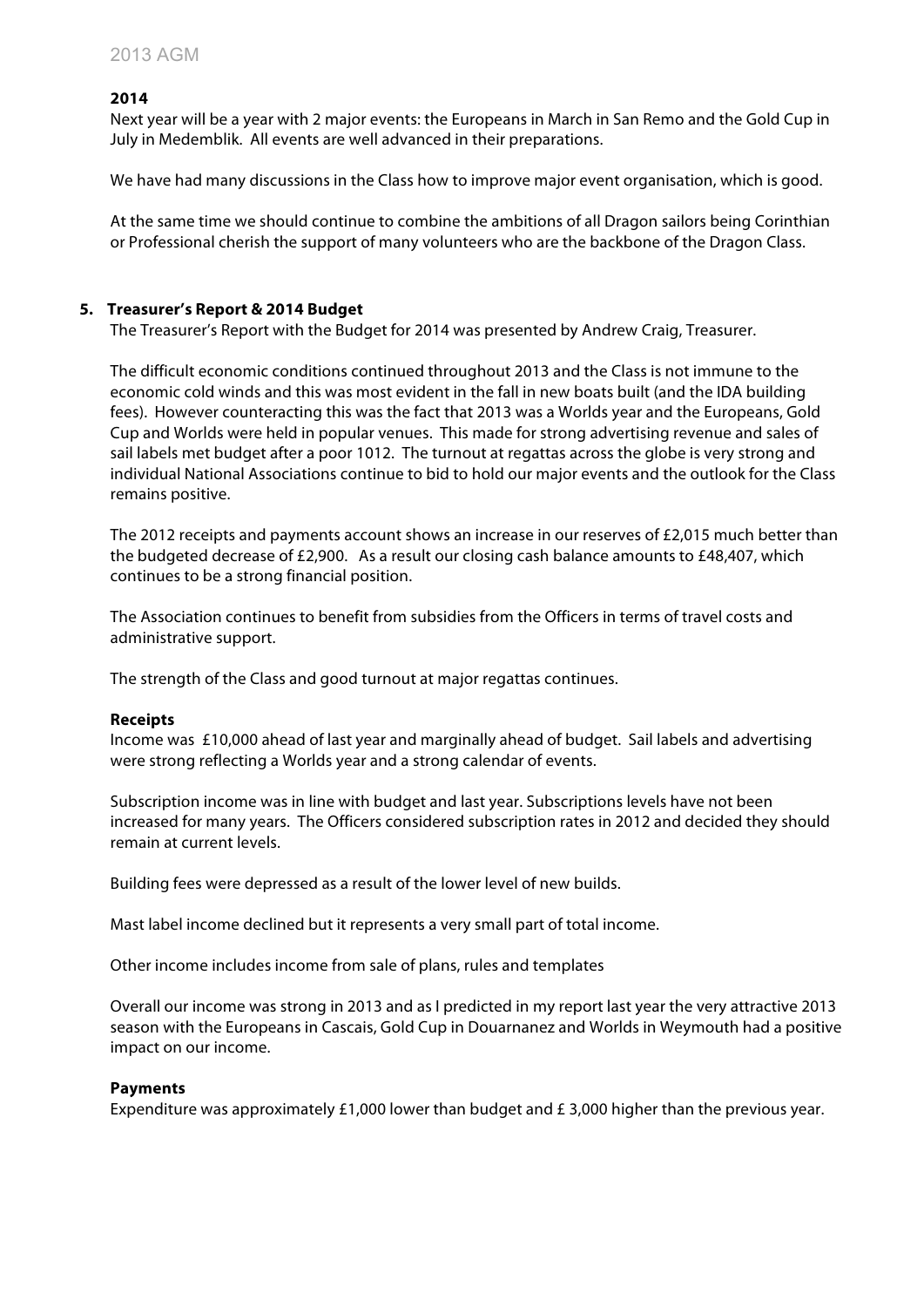While the Yearbook cost was ahead of budget this was more than offset by the strong advertising revenue.

The Technical committee was active during the year conducting reviews at builders which gave rise too a modest budget overrun.

Investment in the website continued and the quality of the content continues to improve. Facebook, videos from major events and the Dragon Website is one of the best around, the professional webmaster develops and runs the site and ensure the quality is maintained. The hit rate continues to be very high and the web has become our main source of communication and the reach is enormous.

An amount budgeted for promotion was not spent; the Class was promoted through the Yearbook and Website and the Officers attendance at major events.

Jill Hayward also worked hard chasing for advertising in the Yearbook and on the web.

# **Conclusion**

We continue to maintain a strong cash reserve. It is vital that we preserve a balance in order to deal with temporary fluctuation in income and to cover any unexpected issued which might threaten the strength of the Class. This prudent approach to the management of the IDA's financial affairs has allowed us to maintain the level of quality without curtailment of service to members. We continue to invest in our key communication resource, which is now the Website which is kept fully up to date with news and Class developments.

Our commitments continue to increase in line with the demand of our members for a higher level of service however the affairs of the Association are well managed and we have a sound basis for moving forward but we will need to continue to ensure that our income keeps broad pace with the expenses going forward and that our expenditure is correctly focussed and proved best value for money. We need to consider ways to promote the Class more widely through our communication channels. Maintaining and growing the strength of the Class particularly at country level is the key to ensuring that we hold onto our strong financial base. Our international events are strongly supported however a number of National Associations report that the number of active Dragons in their countries is falling. This is a matter of concern.

The key challenge of the IDA and National Associations continues to be to encourage growth at country level and the International and travelling fleet is well catered for by a rota of events at a range of interesting venues. To help preserve a strong cash flow and finance future promotion of the Class the Officers propose a modest increase to the cost of Sail Labels - £35. The budget submitted has been prepared on this basis.

Acceptance of the Report was Proposed, Seconded and unanimously accepted by delegates.

# **6. Technical Report and Class Rule Changes**

Dr Philip Dohse reported that last year's concern raised by The Danish Dragon Association about weight distribution in Petticrow boats has been properly dealt with.

The official report, stating that nothing indicated that the boats were not complying to the rules has been published earlier this year on the IDA website. The Danish representative, Michael Gosden, confirmed that the Danish Dragon Association had accepted the outcome of the report and that the matter was now put to peace.

To clarify the procedures of re-measuring a boat for weight distribution control, a new class rule 1.66 and an amendment of Class Rule 2.516 is proposed (see attachment 2013 Class rule changes).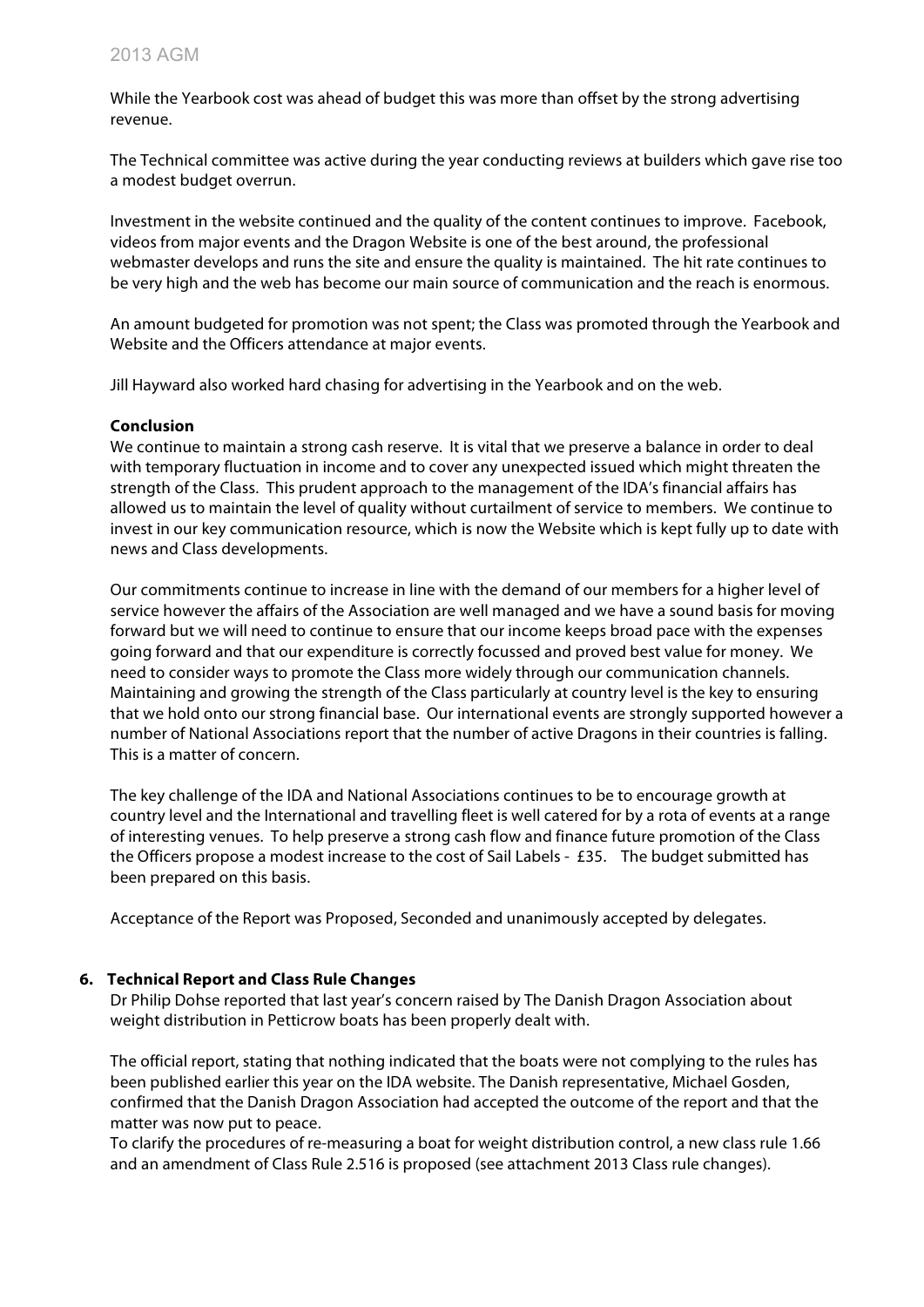A new class rule 14.1 concerning Team and Private support boats is also proposed to make a class rule of what now is a part of the Championship Regulations.

A new class rule 14.2 concerning decision to race is also proposed to make a class rule of a part of the Championship regulations.

See attachment 2013 Class Rule Changes in Appendix 1

The proposals were put forward and were voted on with the following outcome.

- Rule 1.66 was approved of as proposed.
- Rule 2.516 was approved with the following clarification: 2.516.2 last paragraph should read: The Builders Certificate of Compliance shall be signed by the builder and the person in charge to be named who manufactured the respective items.
- Rule 14.1 was dismissed.
- Rule 14.2 was dismissed.
- Rules 1.66 and 2.516 are submitted to ISAF for approval

Member of the Technical Committee during 2013 are Dr. Philip Dohse - Germany (Chairman), Marcel Wagenaar- Netherlands (Chief measurer), Andrew Johnson - Australia, Yves Leglise - France and Gunther Ahlers – Germany. Graham Bailey (UK) and Axel Waltersdorph (Denmark) were appointed new members of the Technical Committee during the year.

# **7. Events Rota**

The following events updates were given to the meeting.

| Year | <b>World Championships</b> | European Championship           | Gold Cup               |
|------|----------------------------|---------------------------------|------------------------|
| 2014 |                            | San Remo, Italy - dates 21-28   | Medemblik, Netherlands |
|      |                            | March                           | - dates 5-12 September |
|      |                            | Updates given                   | Updates given          |
| 2015 | La Rochelle, France        | Bastad, Sweden - provisional    | Kuhlungsborn, Germany  |
|      | Updates given              | dates last week July/first week | - dates 21-28 August   |
|      |                            | of August                       | Updates given          |
|      |                            | Updates given                   |                        |
| 2016 |                            | St.Petersburg, Russia - July    | Hornbaek, Denmark -    |
|      |                            |                                 | dates 27 August to 1   |
|      |                            |                                 | September              |
| 2017 | Portugal (Cascais)         | Switzerland (Lake Thun)         | France (La Grande      |
|      | provisionally April        | provisionally August            | Motte, provisionally   |
|      |                            |                                 | early September        |
| 2018 |                            | Proposals were made from        | Proposal was made from |
|      |                            | Hungary (Balaton) and Italy     | the United Kingdom     |
|      |                            | (Lake Garda                     | (Pwllhelli)            |
| 2019 | Proposals were made by     | Proposals were made by          | Proposal was made from |
|      | Russia (Vladivostok) and   | <b>Denmark and France</b>       | <b>The Netherlands</b> |
|      | Australia                  |                                 |                        |
| 2020 |                            | Proposals were made from        | Proposals were made    |
|      |                            | Germany                         | from Ireland           |
|      |                            |                                 |                        |
| 2021 | Proposal was made from     |                                 |                        |
|      | Hungary                    |                                 |                        |

Venues for major events and update of Rota.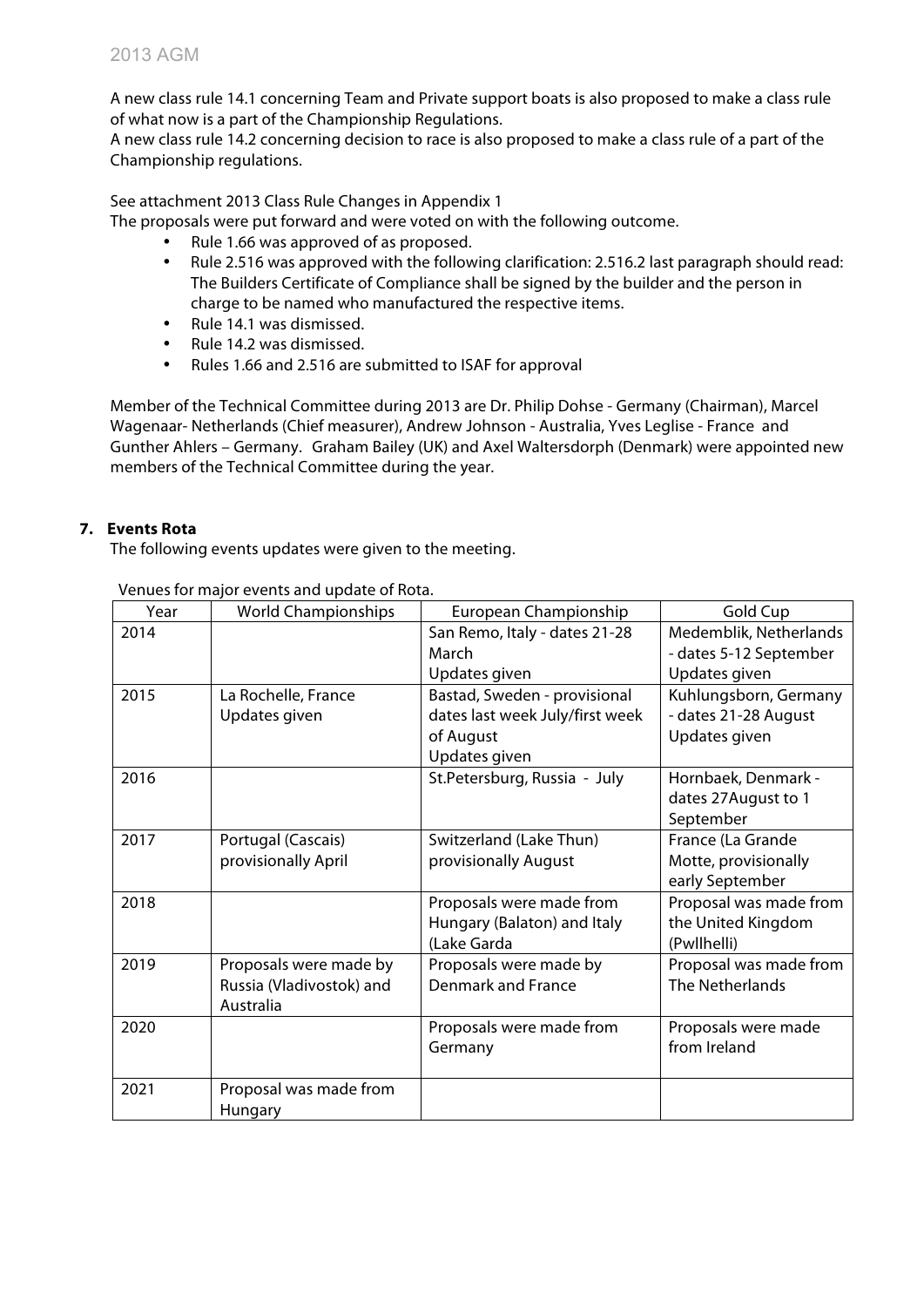# 8. **Class sponsorship**.

Given the current legal status of the IDA it was generally accepted that the IDA should not be sponsored directly as an organisation. The events should be sponsored individually and the IDA should have an introductory and advisory role.

There was a request for the IDA to prepare a template of a contract for use between sponsors and organisers.

# 9. **Election of officers**

Proposals were put forward to re-elect Chairman Richard Blickman and Vice Chairman, Vasily Senatorov for another period of two years. Both proposals were unanimously approved.

# **10. Any other business**

As a courtesy to the Corinthian fleet and as a test The French Dragon Association offered to designate the annual regatta in Deauville as a " Corinthians Only" event, which was very much approved of.

The question of permitting GPS equipment was discussed with many opinions for and against. The general opinion was that the matter has to be looked into further before any proposal is raised.

# **11. Date of Next Meeting**

The next AGM is taking place at The Royal Thames Yacht Club, London, UK October 25th 2014 at 09.00 hours.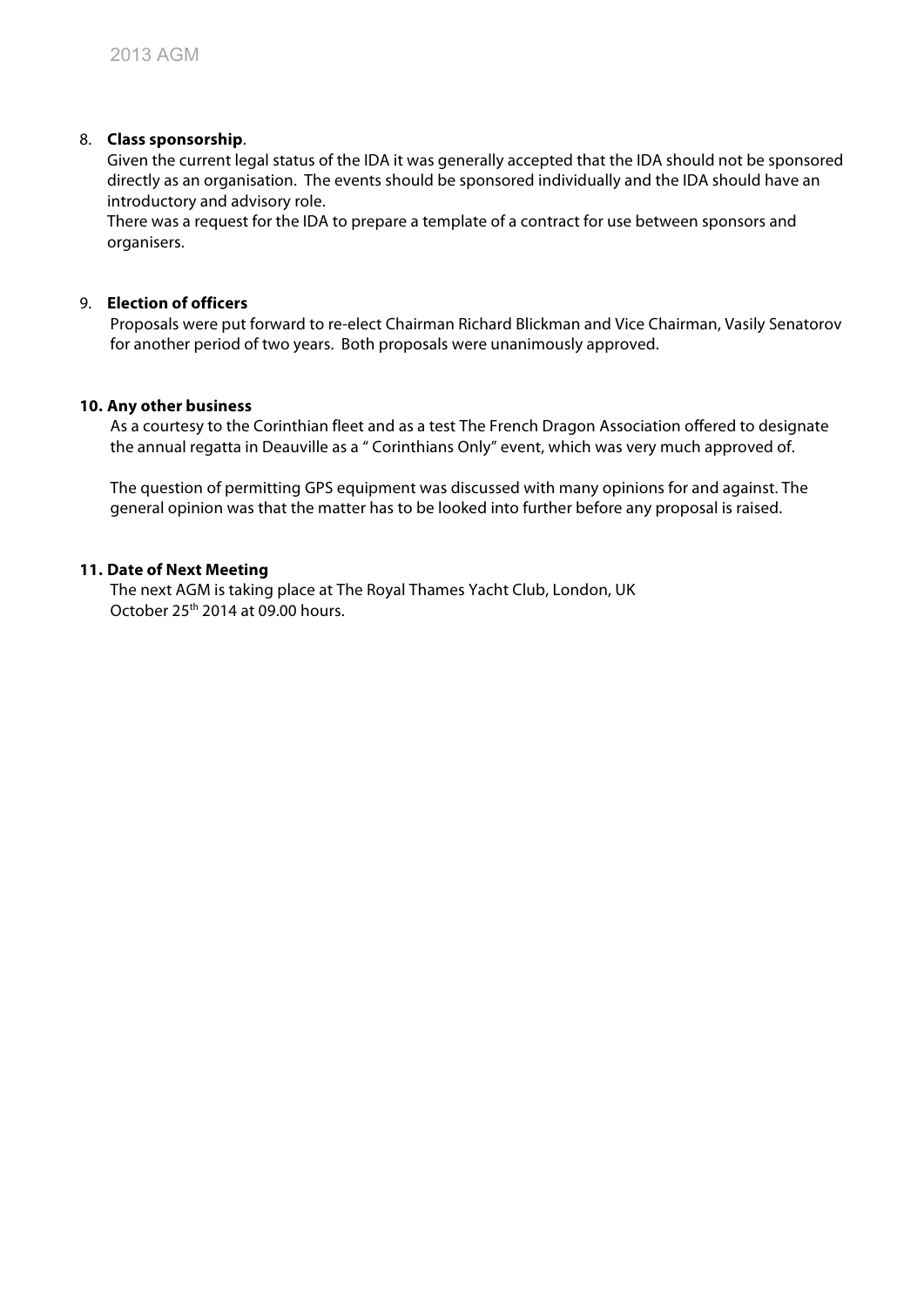# **Appendix 1**

# **Proposed 2013 CLASS RULE CHANGES presented to AGM**

The Technical Committee proposes inserting a new Class Rule 1.66; amending Class Rule 2.516 and inserting a new Class Rule 14.

#### **A. New Class Rule 1.66**

# **1. The following wording of the new Class Rule 1.66 is proposed**

"1.66

Where in the rules a minimum or maximum weight for any part of the boat is being re-measured, the average weight of an as large as possible area of up to 1  $\text{m}^2$  and not less than the size stated in rule 2.102 shall be re-measured, if possible by using of electronic devices. The same applies when the rules specify a minimum density. If in the re-measured area the minimum weight/density is not reached lead corrector weights shall be fitted to the respective part of the boat to bring it up to the minimum required weight. Rule 10.40 applies accordingly."

#### **2. Reasons for Rule 1.66:**

The proposed new rule is based on the experience of the Technical Committee in autumn 2012/spring 2013 when small samples of a dragon were submitted arguing that the respective boat does not reach the m<sup>2</sup> weights as provided for in the rules. However, the inspection by the Technical Committee, in particular by Gunter Ahlers, turned out that the weight and thickness can vary a little bit due to hand made production. Therefore, representative areas shall be taken into consideration if a re-measurement should take place and, further, electronic devices (which are nowadays very precise!) should be used if possible for such procedures to avoid damages of e.g. by drilling holes into a boat. Lastly, the consequences shall be ruled if in such cases an underweight should be turned out.

Overall the proposed amendment of the rules shall clarify the procedure of re-measurements in such cases. The amendment of the rules will not change the construction of dragons and/or increase the building costs. Moreover repair costs in case of re-measurements can be avoided.

#### **B. Amendment of Class Rule 2.516**

# **1. The present wording of Rule 2.516 is:**

"2.516 Measurement

- 1. The builder shall weigh each moulding in order to satisfy himself that the weights specified in this rule have been attained.
- 2. The measurer shall satisfy himself, as far as he is able, that the yacht complies with the requirements of these rules."

# **2. The following wording for Rule 2.516 is proposed:**

"2.516

Builders Certificate of Compliance, Measurement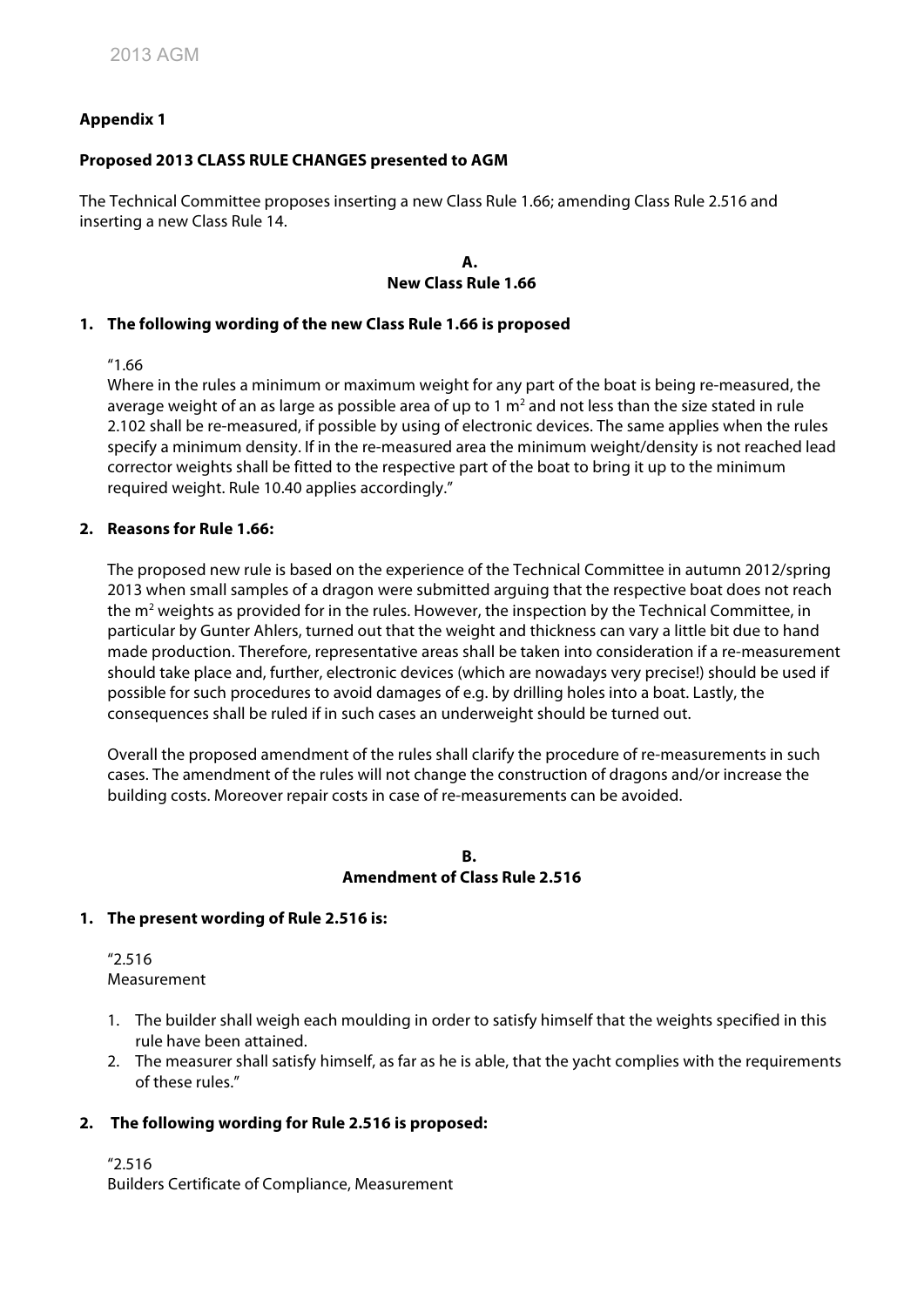- 1. The builder shall weigh each moulding in order to satisfy himself that the weights specified in this Rule 2.5 have been attained.
- 2. Part of the measurement form is the Builders Certificate of Compliance in which the following has to be stated:
	- total weight of the exterior hull moulding, measured to the sheerline only, as specified in rule no. 2.503
	- weight of "keel reinforcement" as specified in rule no. 2.504
	- weight of "internal hull moulding" as specified in rule no. 2.508
	- weight of "deck moulding" as specified in rule no. 2.510
	- weight of "bonding hull to deck" as specified in rule no. 2.512
	- weight of "assembled hull & deck moulding" as specified in rule no. 2.513
	- weight of "rudder and stock" as specified in rule no. 5.60
	- the construction method of the hull shell, deck and inner moulding of glass reinforced plastic yachts and the manufacturer(s) and product name(s) of the materials used as well that rule 2.502 (3) is observed.

The Builders Certificate of Compliance shall be signed by the builder and the employee(s) to be named who manufactured the respective items.

3. The measurer shall satisfy himself, as far as he is able, that the yacht complies with the requirements of these rules."

# **3. The changes to Rule 2.516 are marked below:**

# "2.516

Builders Certificate of Compliance, Measurement

- 1. The builder shall weigh each moulding in order to satisfy himself that the weights specified in this Rule 2.5 have been attained.
- 2. Part of the measurement form is the Builders Certificate of Compliance in which the following has to be stated:
	- total weight of the exterior hull moulding, measured to the sheerline only, as specified in rule no. 2.503
	- weight of "keel reinforcement" as specified in rule no. 2.504
	- weight of "internal hull moulding" as specified in rule no. 2.508
	- weight of "deck moulding" as specified in rule no. 2.510
	- weight of "bonding hull to deck" as specified in rule no. 2.512
	- weight of "assembled hull & deck moulding" as specified in rule no. 2.513
	- weight of "rudder and stock" as specified in rule no. 5.60
	- the construction method of the hull shell, deck and inner moulding of glass reinforced plastic yachts and the manufacturer(s) and product name(s) of the materials used as well that rule 2.502 (3) is observed.

The Builders Certificate of Compliance shall be signed by the builder and the employee(s) to be named who manufactured the respective items.

3. The measurer shall satisfy himself, as far as he is able, that the yacht complies with the requirements of these rules."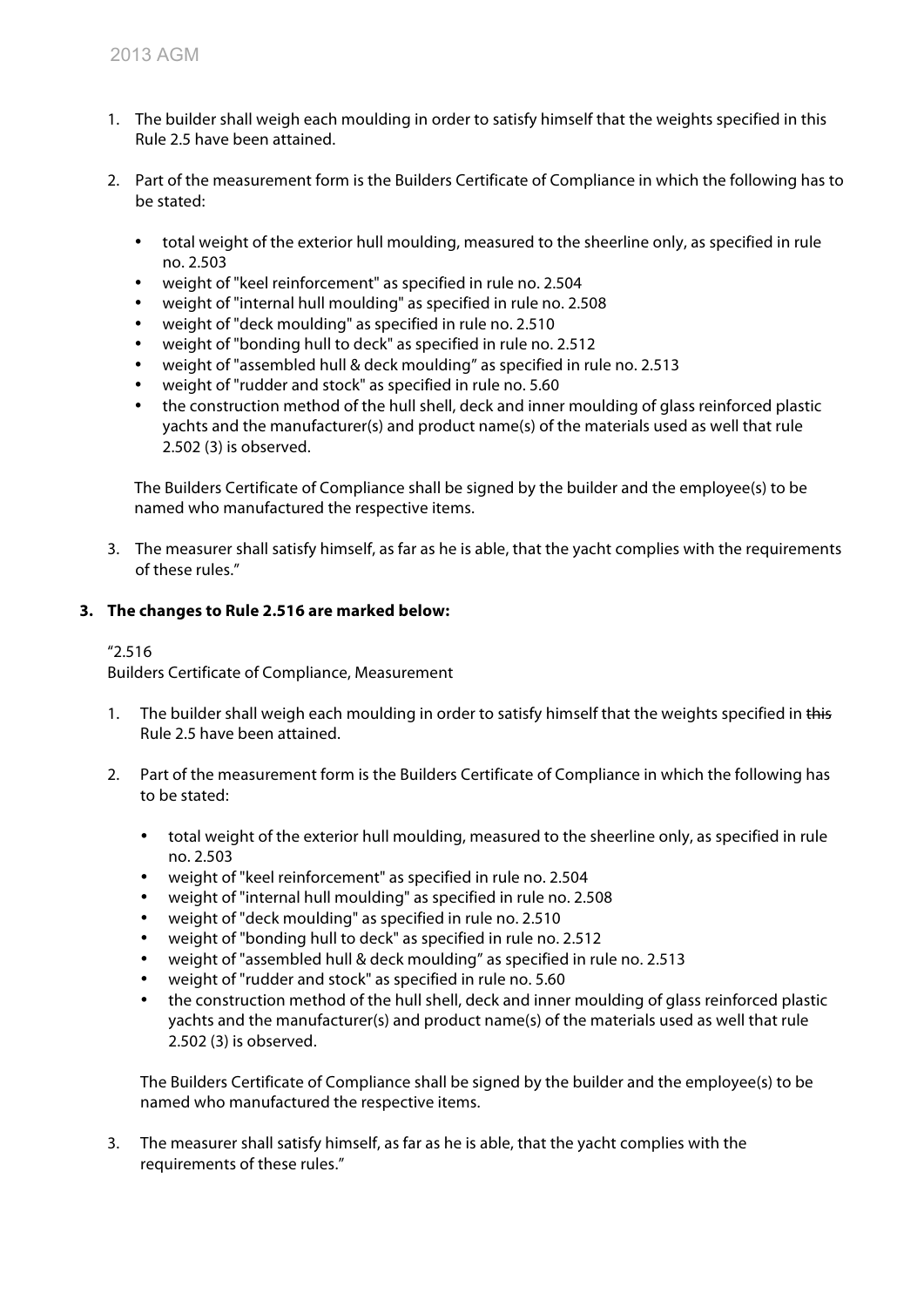# **4. Reasons for the amendment of Rule 2.516:**

Several years ago the "self-measurement" by the builders has been introduced meaning that the builders have to weigh some parts of the boats before assembling of a boat and sate these data in the measurement forms.

At first this self-measurement which is nowadays only part of the measurement forms should be regulated in the rules which is at the end only a clarification. Added is that the builders shall also state that rule 2.502 (3) is observed which stipulates that the glass reinforcement shall be uniformly distributed over the whole of the moulding.

Secondly the proposed 2.516 (2) states that not only the builder but also the employee(s) who manufactured the respective parts shall sign a so called "Builders Certificate of Compliance" in the measurement forms (the measurement forms has to be adopted insofar). The reason is that not the builders/owners of the yards manufacture and weigh each part but this is mostly done by their employees. Therefore also the employee(s) in charge should sign this certificate in order to have insofar a "four-eyes-principle".

Overall the proposed amendment adopts the Class Rules to the present content of the measurement form and also the employee(s) in charge shall sign the certificate in the measurement forms. This will not increase the costs of the boat.

#### **C. New Class Rule 14**

# **1. The following wording for the new Class Rule 14 is proposed:**

"14. Racing

For racing the appendix to this rule applies."

Appendix 14 shall have the following wording:

"Appendix to Rule 14

- 1. Team and Private Support Boats
- 1.1 Coach boats and private spectator boats are expected to render assistance to a boat in danger when requested by the boat, or at the request of the Race Committee or jury.
- 1.2 Team leaders, coaches and other support personnel shall stay 100 meters outside areas where boats are racing from the time of the Warning Signal until all boats have finished racing.
- 1.3 A yacht shall receive no outside assistance from support boats or otherwise once she has left the dock for the day until the finish of the last race of the day, except as stated in the Racing Rules of Sailing.
- 1.4 The Penalty for breaking 1.3, 1.2 and/or 1.3 will be at the discretion of the jury up to and including disqualification of all boats associated with the team or private support boat.
- 2. Decision to Race
- 2.1 Races will not be started in winds less than 5 knots [tbd at the AGM: unless Races are sailed on a lake].
- 2.2 Races will not be started in excess of an average of 25 knots of wind.
- 2.3 Failure of observing 2.1 and/or 2.2 is no ground for protest and/or for redress."